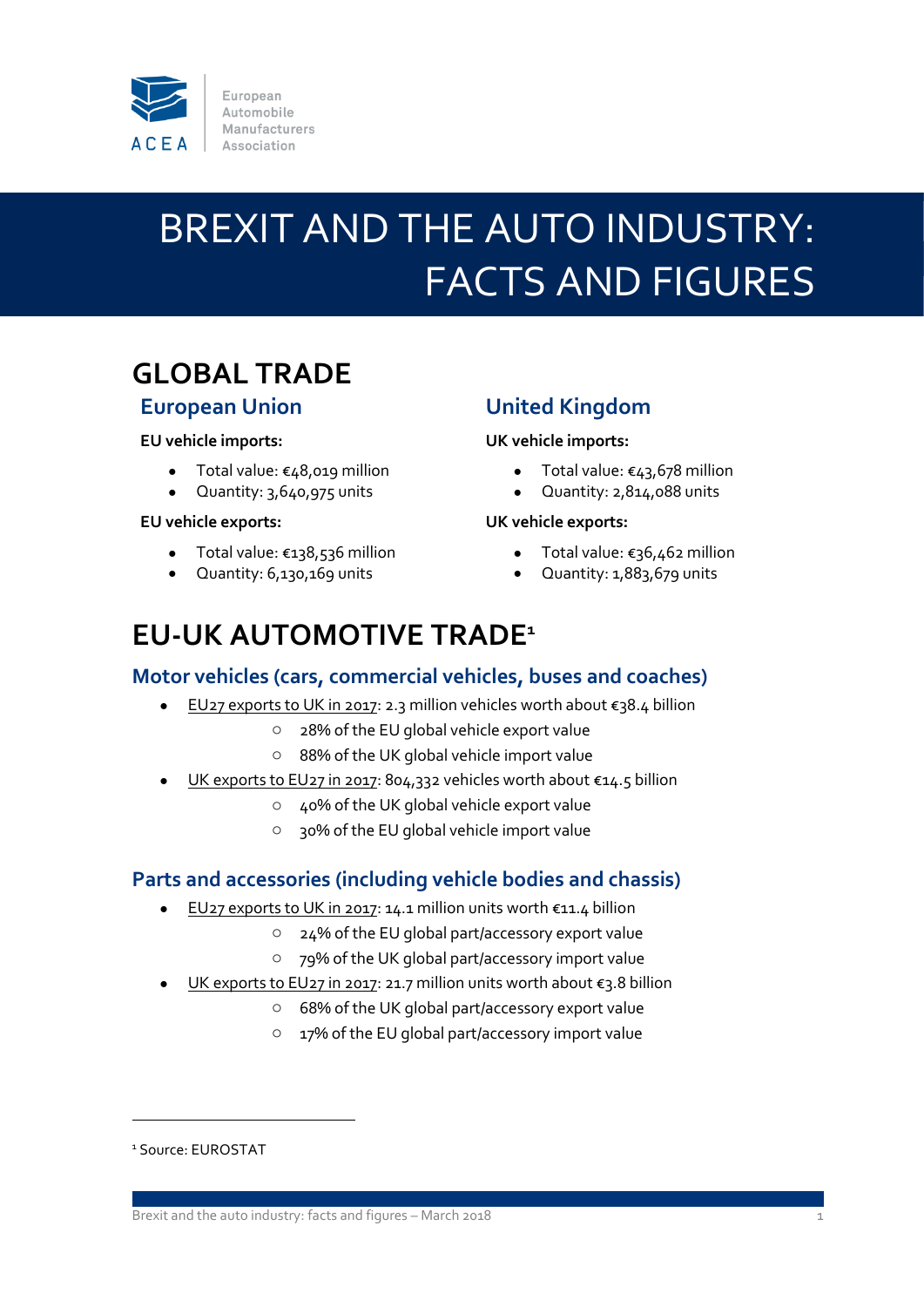

## **AUTOMOTIVE TRADE BETWEEN THE UK AND ITS MAIN EU PARTNERS**

- 80% of the UK's car production is exported, of which  $54\%$  goes to EU member states<sup>2</sup>.
- The other way around, the EU countries represent 82% of the UK's motor vehicle import volume, worth €38 billion.

The graphic below provides an overview of motor vehicle trade between the United Kingdom and its main EU partners (Germany, Spain, France, Belgium, Poland, Italy and the Netherlands) in 2017, covering exports and imports of motor vehicles, automotive parts and accessories.

## **Import and export of motor vehicles, automotive parts and accessories (in billion euros, 2017)<sup>3</sup>**



<sup>2</sup> Source: SMMT

 $\overline{a}$ 

<sup>3</sup> Source: EUROSTAT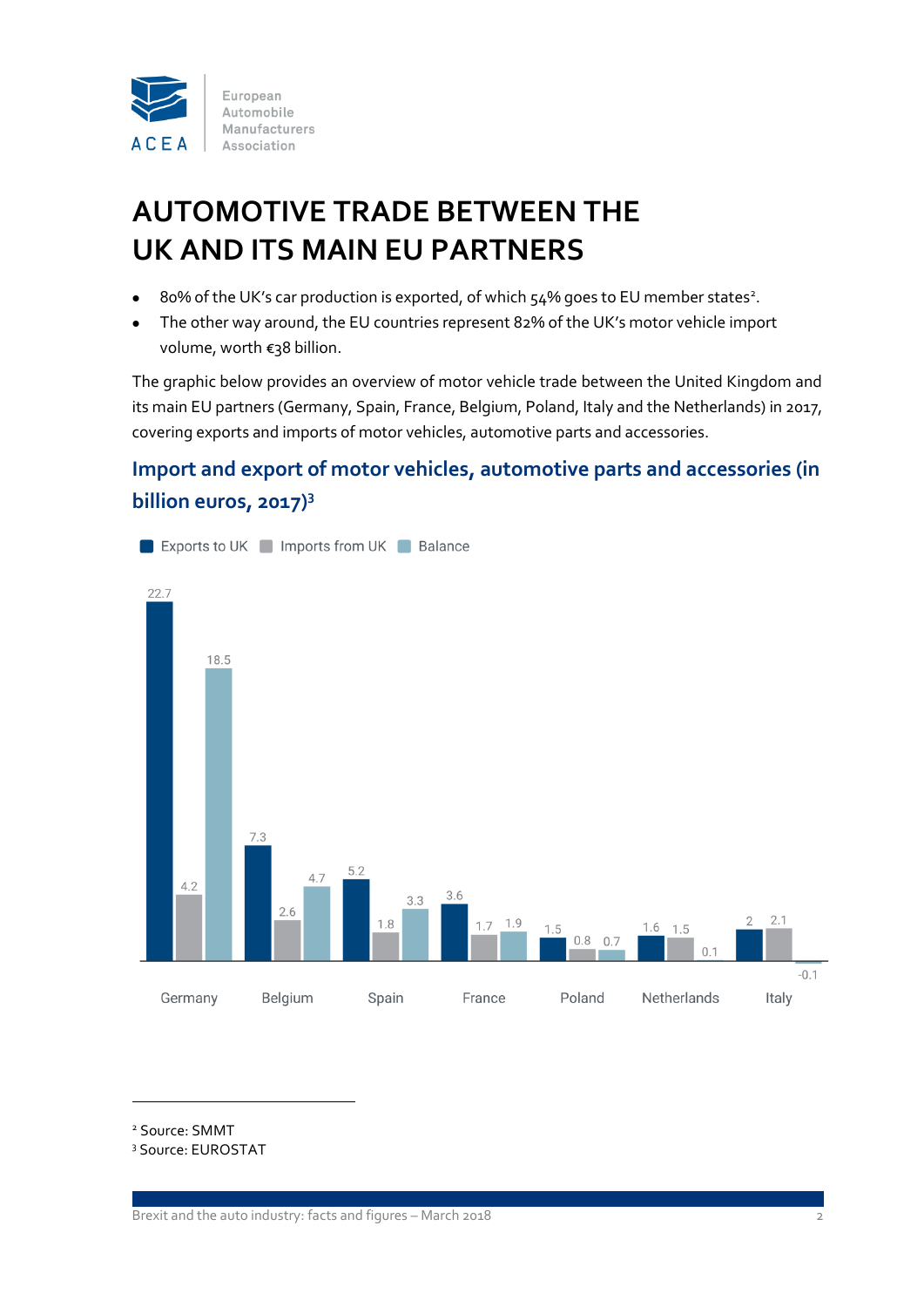

## **MOTOR VEHICLE REGISTRATIONS**

## **Passenger cars**

Overall in 2017, European demand for cars grew (+3.4%) for the fourth consecutive year, reaching more than 15 million new passenger cars registered for the first time since 2007.

### **Top 5 – New passenger car registrations in the EU**

|                | 2017       | 2016       | % change 17/16 |
|----------------|------------|------------|----------------|
| <b>GERMANY</b> | 3,441,262  | 3,351,607  | $+2.7$         |
| UNITED KINGDOM | 2,540,617  | 2,692,786  | $-5.7$         |
| <b>FRANCE</b>  | 2,110,748  | 2,015,177  | $+4.7$         |
| <b>ITALY</b>   | 1,970,497  | 1,825,892  | $+7.9$         |
| <b>SPAIN</b>   | 1,234,931  | 1,147,009  | $+7.7$         |
| EU TOTAL       | 15,137,732 | 14,641,415 | $+3.4$         |

Source: ACEA

## **Commercial vehicles**

The EU market for commercial vehicles expanded during 2017, reaching more than 2.4 million registrations, up 3.3% compared to 2016.

### **Top 5 – New commercial vehicle registrations in the EU**

|                       | 2017      | 2016      | % change |
|-----------------------|-----------|-----------|----------|
| <b>FRANCE</b>         | 495,052   | 463,295   | 6.9%     |
| <b>UNITED KINGDOM</b> | 421,935   | 438,382   | $-3.8%$  |
| <b>GERMANY</b>        | 369,146   | 357,260   | 3.3%     |
| <b>ITALY</b>          | 221,263   | 226,383   | $-2.3\%$ |
| <b>SPAIN</b>          | 227,303   | 200,338   | 13.5%    |
| EU TOTAL              | 2,404,971 | 2,327,580 | 3.3%     |

Source: ACEA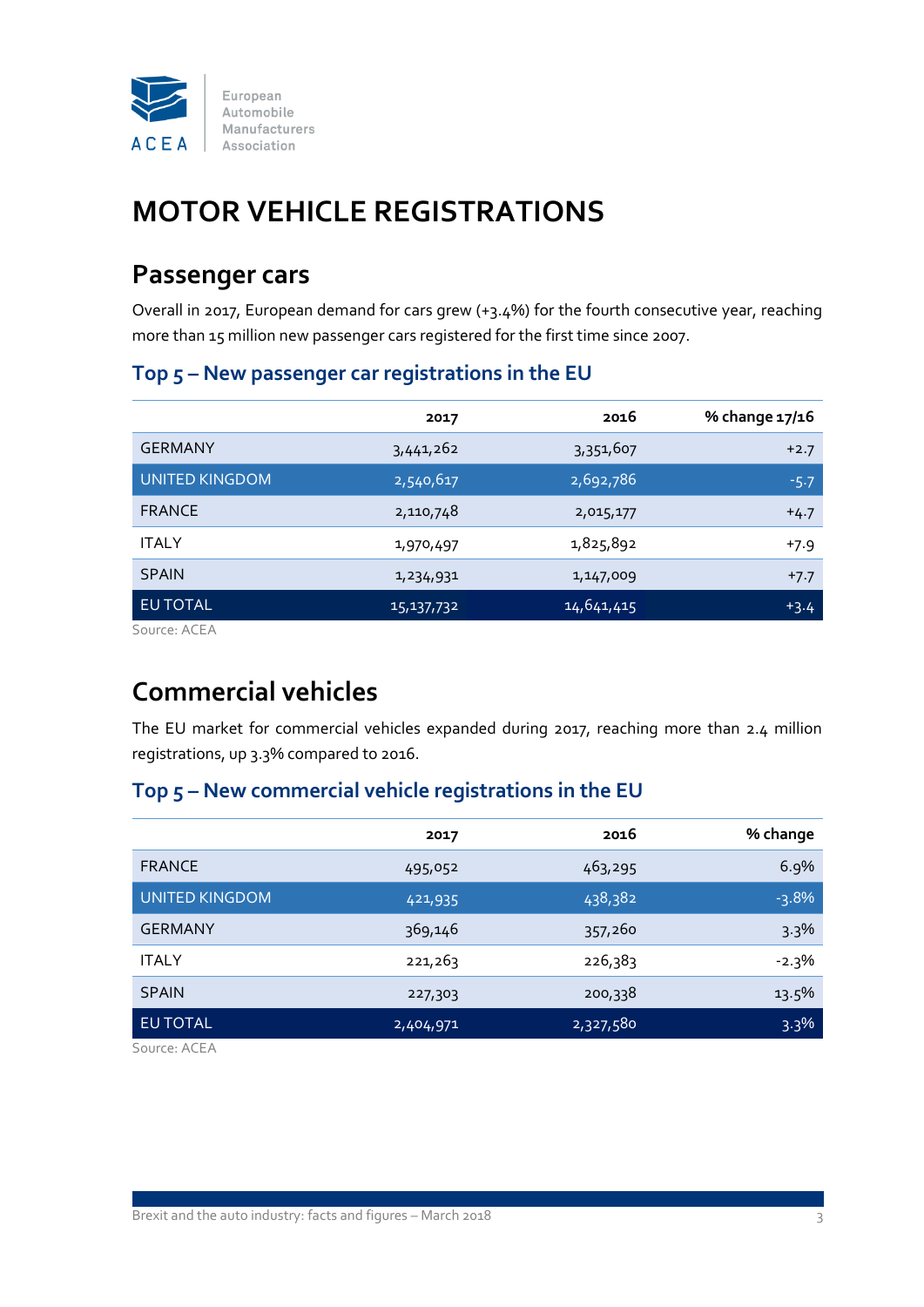

## **MOTOR VEHICLE PRODUCTION**

EU car production increased by 0.5% in 2017. With almost 17 million passenger cars built in total last year, pre-crisis levels from 2007 were exceeded for the first time.

Among the main producing countries in Western Europe, output grew in France (+6.8%) and Italy (+4.2%), while car production contracted in the United Kingdom (-3.0%), Spain (-2.7%) and Germany (-1.7%).

|                       | 2017 <sup>4</sup> | 2016       | % change |
|-----------------------|-------------------|------------|----------|
| <b>GERMANY</b>        | 5,645,581         | 5,746,808  | $-1.8\%$ |
| <b>SPAIN</b>          | 2,291,492         | 2,354,117  | $-2.7%$  |
| <b>FRANCE</b>         | 1,748,000         | 1,636,000  | 6.8%     |
| <b>UNITED KINGDOM</b> | 1,671,166         | 1,722,698  | $-3.0\%$ |
| <b>CZECH REPUBLIC</b> | 1,413,881         | 1,344,182  | 5.2%     |
| <b>SLOVAKIA</b>       | 1,001,520         | 1,040,000  | $-3.7\%$ |
| <b>ITALY</b>          | 742,642           | 712,971    | $4.2\%$  |
| <b>POLAND</b>         | 514,700           | 554,600    | $-7.2\%$ |
| <b>HUNGARY</b>        | 502,000           | 523,000    | $-4.0\%$ |
| <b>ROMANIA</b>        | 359,240           | 358,861    | $+0.1\%$ |
| <b>EU TOTAL</b>       | 16,973,088        | 16,887,225 | $+0.5%$  |

## **Top 10 – Passenger car producing countries in the EU**

Source: OICA

<sup>4</sup> Provisional figures

 $\overline{a}$